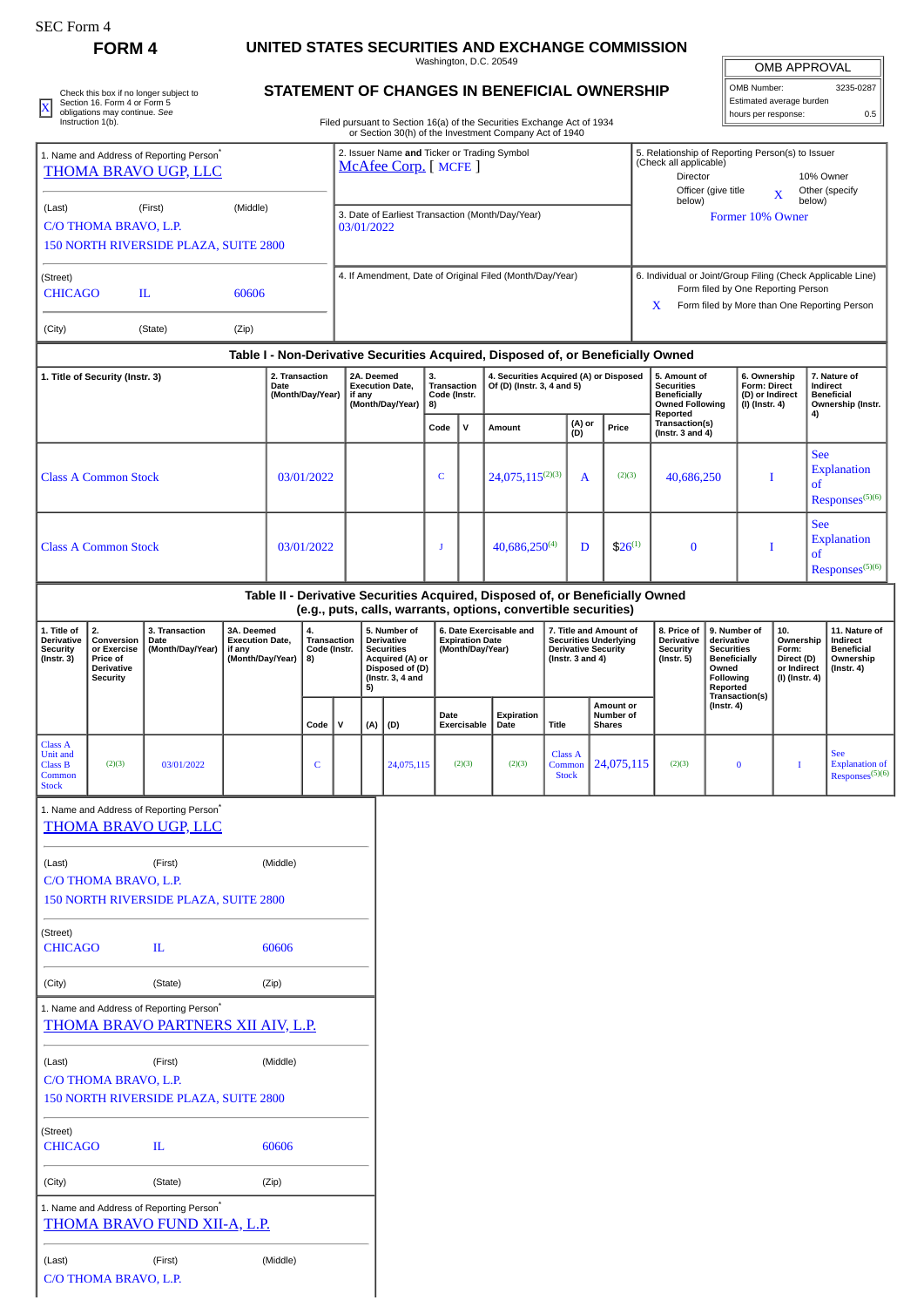|                                                                     | 150 NORTH RIVERSIDE PLAZA, SUITE 2800        |          |
|---------------------------------------------------------------------|----------------------------------------------|----------|
| (Street)<br><b>CHICAGO</b>                                          | п                                            | 60606    |
| (City)                                                              | (State)                                      | (Zip)    |
| 1. Name and Address of Reporting Person <sup>*</sup>                | THOMA BRAVO FUND XII AIV, L.P.               |          |
| (Last)<br>C/O THOMA BRAVO, L.P.                                     | (First)                                      | (Middle) |
|                                                                     | 150 NORTH RIVERSIDE PLAZA, SUITE 2800        |          |
| (Street)<br><b>CHICAGO</b>                                          | п                                            | 60606    |
| (City)                                                              | (State)                                      | (Zip)    |
| 1. Name and Address of Reporting Person <sup>®</sup><br><u>L.P.</u> | THOMA BRAVO EXECUTIVE FUND XII AIV,          |          |
| (Last)<br>C/O THOMA BRAVO, L.P.                                     | (First)                                      | (Middle) |
|                                                                     | 150 NORTH RIVERSIDE PLAZA, SUITE 2800        |          |
| (Street)<br><b>CHICAGO</b>                                          | п                                            | 60606    |
| (City)                                                              | (State)                                      | (Zip)    |
| 1. Name and Address of Reporting Person <sup>®</sup><br>L.P.        | <u>THOMA BRAVO EXECUTIVE FUND XII-a AIV,</u> |          |
| (Last)                                                              | (First)                                      | (Middle) |
| C/O THOMA BRAVO, L.P.                                               | 150 NORTH RIVERSIDE PLAZA, SUITE 2800        |          |
| (Street)<br><b>CHICAGO</b>                                          | IL                                           | 60606    |
| (City)                                                              | (State)                                      | (Zip)    |
| 1. Name and Address of Reporting Person <sup>*</sup>                | THOMA BRAVO PARTNERS XII, L.P.               |          |
| (Last)                                                              | (First)                                      | (Middle) |
| C/O THOMA BRAVO, L.P.                                               | 150 NORTH RIVERSIDE PLAZA, SUITE 2800        |          |
| (Street)                                                            |                                              |          |
| <b>CHICAGO</b>                                                      | IL                                           | 60606    |
| (City)                                                              | (State)                                      | (Zip)    |

**Explanation of Responses:**

1. The securities reported herein were disposed of pursuant to the Agreement and Plan of Merger, dated as of November 5, 2021 (the "Merger Agreement"), by and among McAfee Corp. (the "Issuer"), Condor BidCo, Inc.<br>("Parent"

2. Pursuant to the Second Amended and Restated Limited Liability Company Agreement of Foundation Technology Worldwide LLC, as amended, each of Thoma Bravo Partners XII AIV, L.P. ("TB Partners XII AIV"), Thoma Bravo Fund XII AIV, L.P. ("TB Fund XII AIV"), Thoma Bravo Executive Fund XII AIV, L.P. ("TB Exec Fund XII AIV") and Thoma Bravo Executive Fund XII-a AIV, L.P. ("TB Exec Fund XII-a AIV") had the right<br>to exchange all Class A Shares on a one-for-one basis, subject to customary adjustments, or, at the option of the Issuer, cash (based on the then-market value of the Class A Shares).

3. Immediately prior to the Effective Time on March 1, 2022, pursuant to the terms of the Merger Agreement, TB Partners XII AIV, TB Fund XII AIV, TB Exec Fund XII AIV and TB Exec Fund XII-a AIV exchanged all of<br>their Commo

4. Consists of Class A Shares that were directly held by TB Partners XII AIV, Thoma Bravo Fund XII-A, L.P. ("TB Fund XII-A"), TB Fund XII AIV, TB Exec Fund XII AIV and TB Exec Fund XII-a AIV (collectively, the "TB Funds").

5. TB Partners XII AIV is the general partner of each of TB Fund XII AIV, TB Exec Fund XII AIV and TB Exec Fund XII-a AIV, and Thoma Bravo Partners XII, L.P. ("TB Partners XII") is the general partner of TB Fund XII-A. Tho

6. Pursuant to Rule 16a-1(a)(4) under the Securities Exchange Act of 1934, as amended (the "Exchange Act"), this filing shall not be deemed an admission that the reporting persons are, for purposes of Section 16 of the Exchange Act or otherwise, the beneficial owners of any equity securities in excess of their respective pecuniary interests.

## **Remarks:**

(7) The Reporting Persons are jointly filing this Form 4 pursuant to Rule 16a-3(j) under the Exchange Act.

/s/ Seth Boro, Managing Partner <u>s/s/Seth Boro, Managing Partner</u> 03/03/2022<br>of Thoma Bravo UGP, LLC /s/ Seth Boro, Managing Partner of Thoma Bravo Partners XII AIV, L.P. 03/03/2022